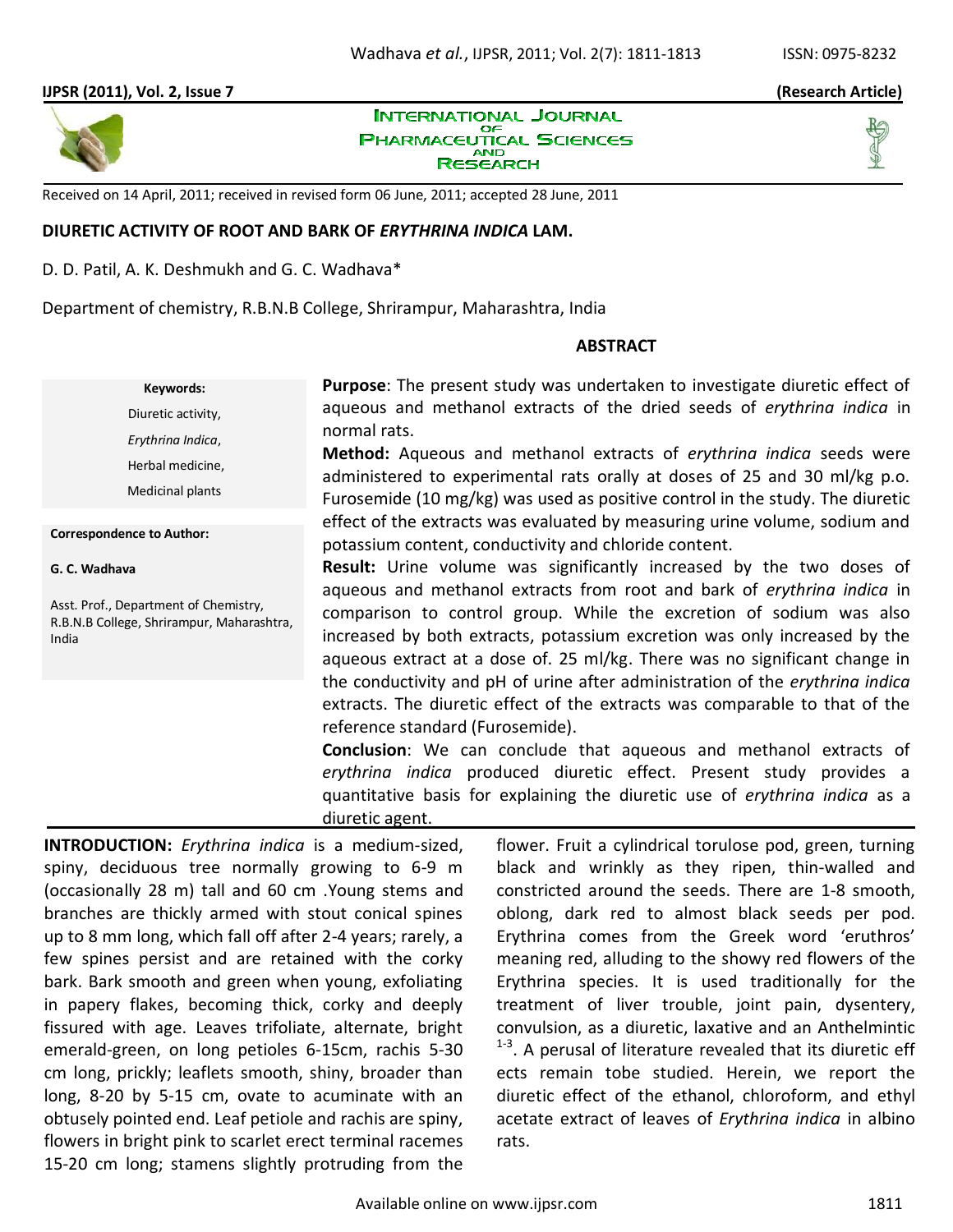**MATERIALS AND METHODS:** The plant materials used in this study, roots of *H. esculentus* were collected from the field in Khandala Tal. Shrirampur, Dist Ahmednagar identified by Dr. A. K. Mohite R.B.N.B College, Shrirampur, India. A voucher specimen of the collected sample was deposited in our institutional herbarium for the reference.

**Preparation of the Extract:** The air dried leaves were pulverized in to coarse particle and extracted exhaustively with Ethanol, Chloroform and Ethyl acetate by cold maceration for 16 days. These extracts were concentrated under reduced pressure and preserved in desiccator for further use. The preliminary phytochemical analysis  $4, 5$  were carried out to find out the phytoconstituents present in the crude extracts.

**Diuretic Activity:** Albino rats of both sexes (150-250g) were collected and housed under standard laboratory conditions. They were fed with standard rat feed and water *ad libitum*. The experimental protocols were approved by institutional animal ethics committee (Approval no. 509/02/C/CPCSEA/2002). The method of Lipschitz *et al.*, <sup>6</sup> was employed for the evaluation of diuretic activity. The animals were divided in to five groups (six in each) deprived of food and water for 18h prior to the experiment. On the day of experiment, Group I animals received normal saline (20 ml/kg.

p.o.), the Group II animals received furosemide (20mg/kg. i.p.), the Group III, IV and V animals received Ethanol, Chloroform and Ethyl acetate extracts (250 mg/kg) respectively. Immediately after the administration, the animals were kept in metallic cages (two per cage) specially designed to separate urine and fecal matter and kept at room temperature (20 $\pm$ 0.5 $\textdegree$ C). The total volume of urine was collected at the end of 5h. During this period no water and food was made available to the animals. The parameters accounted for ascertaining the diuretic activity are total volume of urine and the urine concentration of Na<sup>+</sup>, K<sup>+</sup> and Cl<sup>-</sup>. The Na<sup>+</sup> and K<sup>+</sup> were measured by flame photometry <sup>7</sup> and Cl<sup>-</sup> concentration was estimated by titration 8 with silver nitrate solution (N/50) using 3 drops of potassium chromate as indicator. The student't' value was employed for statistical analysis. All the values expressed are Mean± S.E.M. *P*< 0.05 (Compared to control) was considered

**RESULT AND DISCUSSION:** The preliminary phytochemical analysis showed the presence of flavonoids, carbohydrates and glycosides in all the three extracts (Ethanol, Chloroform and Ethyl acetate). All these extracts at 250mg/kg showed increase in urine volume and also the concentration of Na<sup>+</sup>, K<sup>+</sup> and Cl<sup>-</sup> in urine (Table 1). It was previously reported that the flavonoids, glycosides are endowed with diuretic activity.

**TABLE 1: DIURETIC ACTIVITY OF ETHANOL, CHLOROFORM AND ETHYL ACETATE EXTRACTS OF ROOT OF** *ERYTHRINA INDICA* **LAM TREATMENT**

| <b>Treatment</b>      | <b>Dose</b>               | <b>Total urine Total</b> | Total Na <sup>+</sup> (umoles/kg) | Total K <sup>+</sup> (µmoles/kg) | Total Cl (µmoles/kg) |
|-----------------------|---------------------------|--------------------------|-----------------------------------|----------------------------------|----------------------|
| Normal saline         | 25 ml/kg. p.o.            | $10.5 \pm 0.67$          | $56.27 \pm 0.26$                  | $32.52 \pm 0.5$                  | 650.92±0.59          |
| Furosemide            | $20 \text{ mg/kg}$ . i.p. | $21.5 + 0.27*$           | $60.45 + 0.92*$                   | 56.58+0.7                        | $1913.45 + 0.82*$    |
| Ethanol extract       | 250 mg/kg. i.p.           | $25.6 + 0.36*$           | $55.76 \pm 0.86*$                 | $45.69 + 0.52*$                  | $1106.57\pm0.93*$    |
| Chloroform extract    | 250 mg/kg. i.p.           | $21.9 + 0.54*$           | $36.65 \pm 0.69*$                 | $30.83 \pm 0.96*$                | $1046.59\pm0.67*$    |
| Ethyl acetate extract | 250 mg/kg. i.p.           | $23.2 + 0.43*$           | $25.47 \pm 0.56$                  | $27.61 + 0.50*$                  | $1026.97 + 0.27*$    |

The diuretic effects of extracts are indicated by increase in both water excretion and excretion of sodium and potassium. The active principles responsible for the diuretic effects of the extracts of this plant have not yet been elucidated but preliminary phytochemical analysis of the extracts revealed the presence of polar compounds such as flavonoids and steroids. A previous investigation of the composition of *Erythrina indica* Lam. has suggested the presence of flavonoids and steroidal compounds  $10$ . It may be suggested that these substances might be responsible,

at least in part, for the observed diuretic activity and that they may act individually or synergistically. Previous studies have demonstrated also that there are several compounds which could be responsible for the plants diuretic effects such as flavonoids, saponins or organic acids  $^{16}$ . The effect may be produced by stimulation of regional blood flow or initial vasodilation  $17$ , or by producing inhibition of tubular reabsorption of water and anions  $^{18}$ , the result in both cases being diuresis.